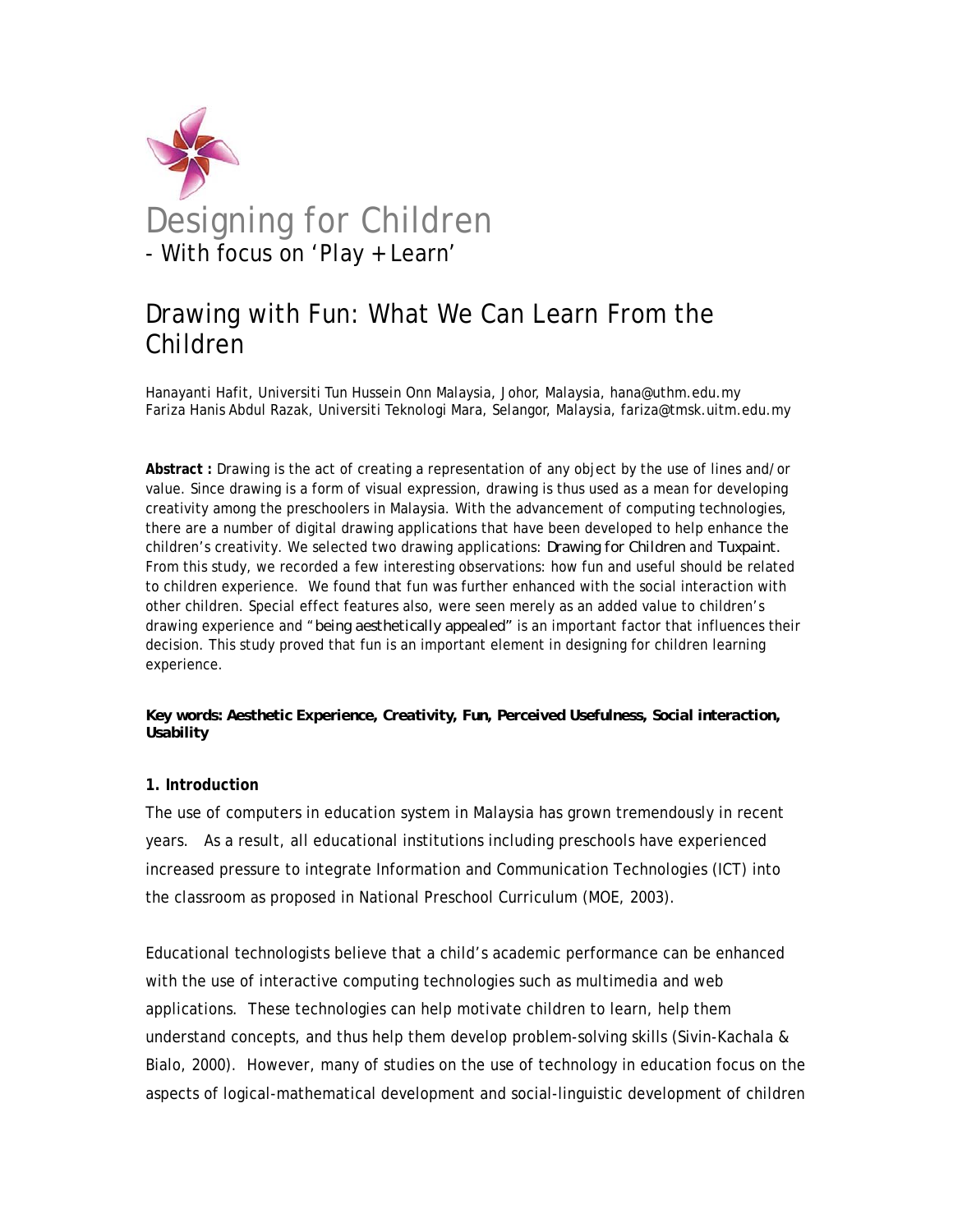((Clements (1999), Clements, Nastasi and Swaminathan (1993), Finegan and Austin (2002), Genishi, McCollum and Strand (1985), Haugland (1992), Haugland (2000), Muller and Perlmutter (1985), Wright and Shade (1994)). Studies on the use of technology for the development of child's creativity largely focus on the use of Logo programming language (Clements, 1995).

Recently there is a growing effort in interactive multimedia technology that focuses on the development of drawing applications to help enhance creativity among young children. Some examples of these applications are TuxPaint, Drawing for Children, and Shidonni. These applications can be downloaded from the websites respectively. In our opinion, these applications have better user interfaces than the existing PC drawing application, MS Paint. From our study, we found that these applications were primarily designed for the children.

In Malaysian preschools, children still draw pictures using pen, pencil, and paper. None of interactive drawing applications such as TuxPaint have been introduced to these preschoolers yet. We as HCI researchers would like to see how easy it was for the young children to use these applications in their drawing activities. Hanna et. al (1997) argues that children's products should be evaluated by children in order to find out whether they were usable for the children.

To evaluate the usability of drawing applications, we chose four (4) preschool children who were pre-selected by their teacher to participate in our study. Three of these children were boys and only one of them was a girl. They were different in terms of level of IT exposure and personal characters. For the drawing applications, we chose to use TuxPaint and Drawing for Children. Below are the user interfaces of the selected drawing applications, Figure 1 for TuxPaint and Figure 2 for Drawing for Children.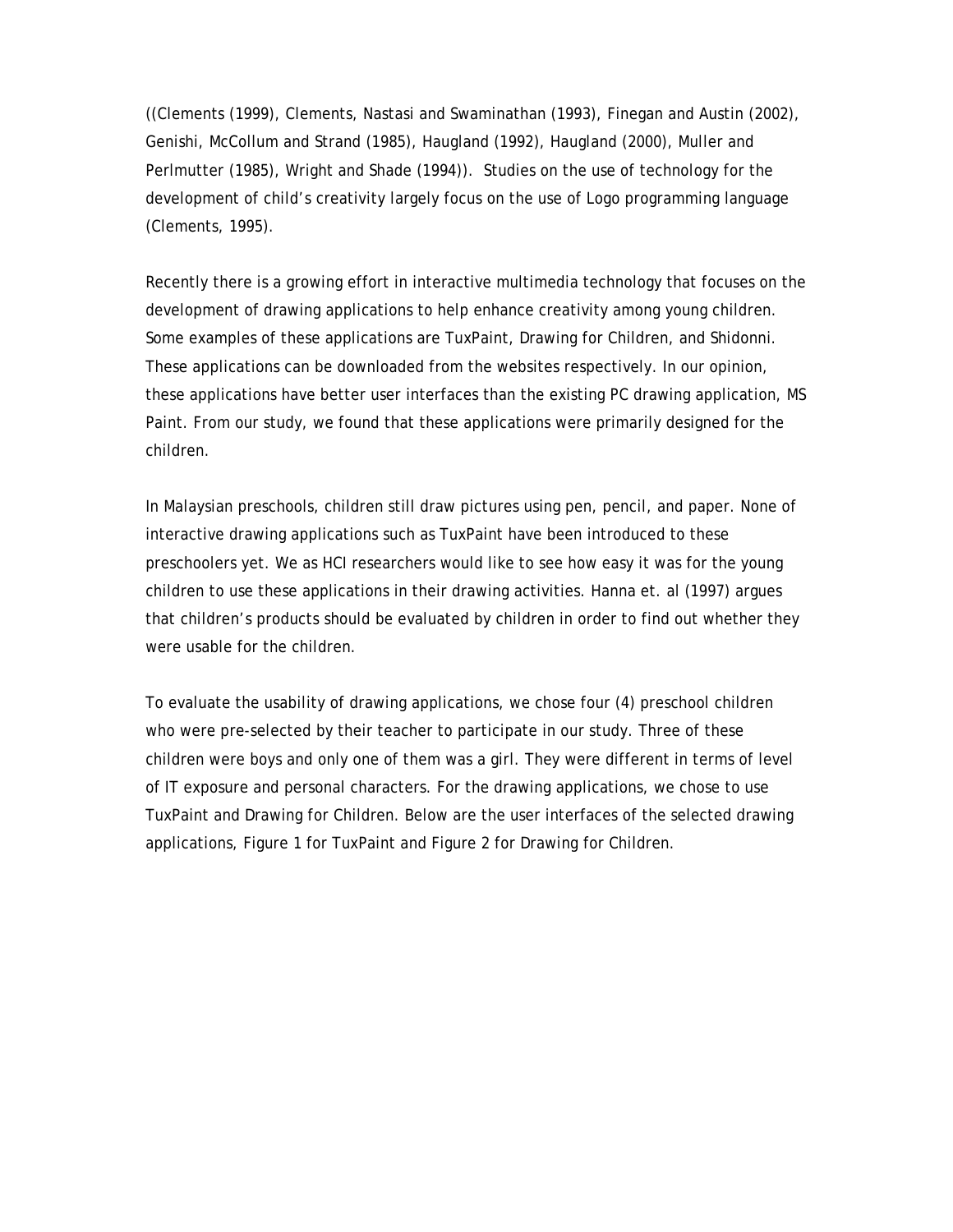

Figure.1 Tuxpaint

| <sup>2</sup> Drawing for Children |  |  |  |  |  |  |  |                                   |  |  |  |  |  |
|-----------------------------------|--|--|--|--|--|--|--|-----------------------------------|--|--|--|--|--|
| font                              |  |  |  |  |  |  |  | <b>8 54410 # \$ @ 0 0 0 0 0 0</b> |  |  |  |  |  |
|                                   |  |  |  |  |  |  |  |                                   |  |  |  |  |  |
|                                   |  |  |  |  |  |  |  |                                   |  |  |  |  |  |
| F                                 |  |  |  |  |  |  |  |                                   |  |  |  |  |  |
| 90                                |  |  |  |  |  |  |  |                                   |  |  |  |  |  |
|                                   |  |  |  |  |  |  |  |                                   |  |  |  |  |  |
|                                   |  |  |  |  |  |  |  |                                   |  |  |  |  |  |
|                                   |  |  |  |  |  |  |  |                                   |  |  |  |  |  |
|                                   |  |  |  |  |  |  |  |                                   |  |  |  |  |  |
|                                   |  |  |  |  |  |  |  |                                   |  |  |  |  |  |
|                                   |  |  |  |  |  |  |  |                                   |  |  |  |  |  |
| ノノメ うめんよ田                         |  |  |  |  |  |  |  |                                   |  |  |  |  |  |
|                                   |  |  |  |  |  |  |  |                                   |  |  |  |  |  |
|                                   |  |  |  |  |  |  |  |                                   |  |  |  |  |  |
|                                   |  |  |  |  |  |  |  |                                   |  |  |  |  |  |
|                                   |  |  |  |  |  |  |  |                                   |  |  |  |  |  |



For the next section, this paper examines these two applications to assist children in drawing in order to quicken the creativity and expression of child art and explores issues related to usability for children. More particularly, this paper will inform the usability experiment that was carried out with children working with the drawing applications. This paper also reports on the results and finally, the paper is concluded with some suggestions for future work of the study.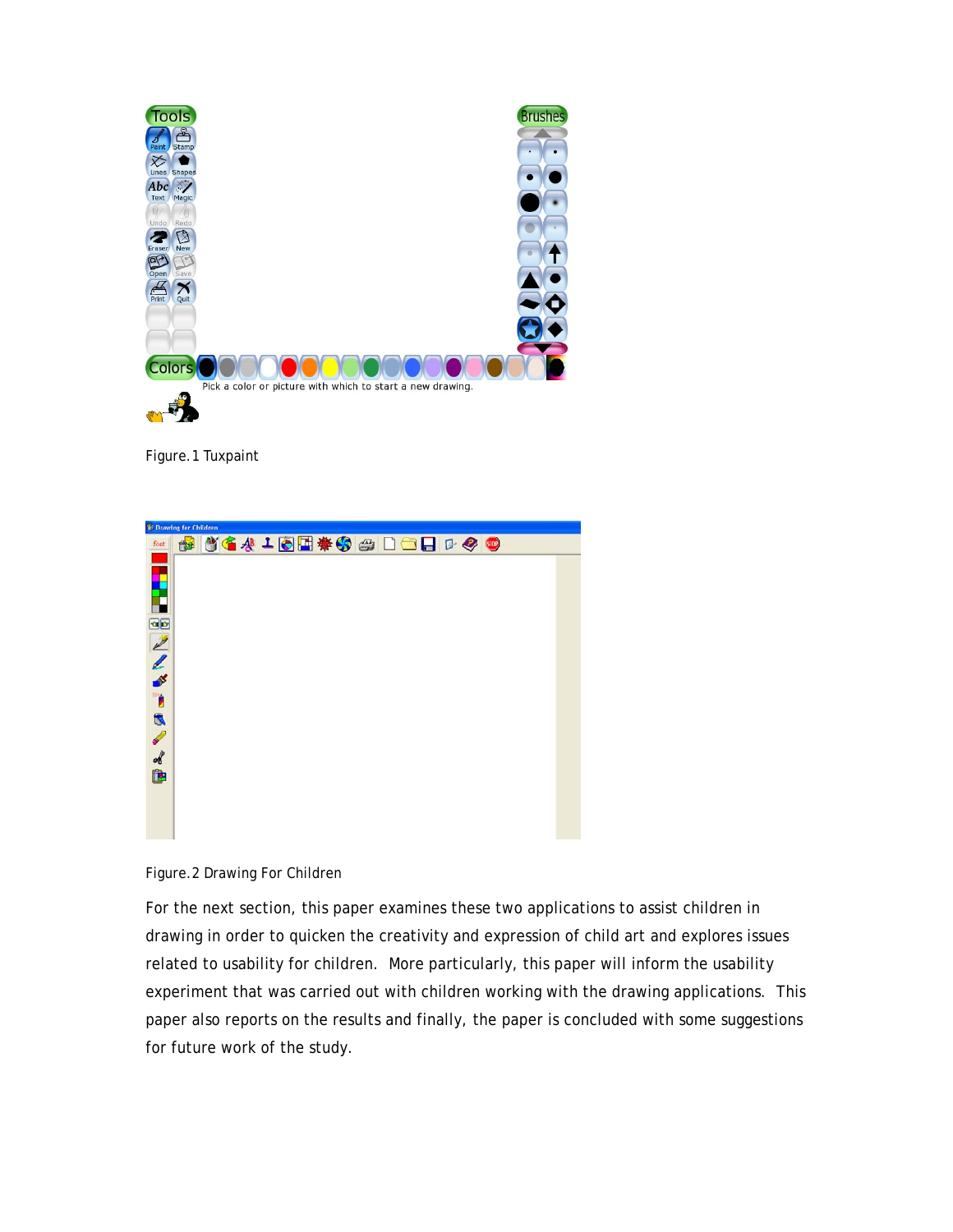# **2. Computer and Drawing Application**

Children love to draw. They can create magical scenes whenever we give them a piece of paper and a pencil. However, in this study, we would like to introduce an alternative to the preschool children on how to draw using a computer. The children needed some assistance to familiarize with the features offered by the drawing software in the beginning; yet the children were able to draw freely using basic tools such as pencil and paintbrush although they were novices. Functions like pencil and paint brush formulated the children to be more expressive in the drawing.

These two applications, Tuxpaint and Drawing for Children have many qualities that can help extend children's expressiveness in their drawing activities. They provide a blank canvas and a variety of drawing tools to help the children be creative. Moreover, they have some fun tools like the Stamp tool, a set of rubber stamps or sticker that lets the children paste pre-drawn or photographic images in their drawings. The Magic tool contains a set of special tools that change the way the children's drawing looks by adding effects or objects like grass, bricks, rainbow and sparkles.

# **3. The Study**

# **3.1 Participants**

Four 5-year-old children were chosen as participants and two researchers were involved as facilitators in the study. As mentioned above, the children were familiar with basic computer literacy since their preschool incorporating the computer usage in its classrooms. Each child was required to do a series of tasks using identified drawing programs and their actions were closely observed and recorded.

#### **3.2 Location**

When working with children, contextual inquiry is an important part of the design process because it gives insight into how children behave in their natural environment (Druin, 1999). Furthermore, it is easy for the children to take part in the study conducted in their own environment. For this reason, we decided to do the observational study at their preschool. Since their preschool has become a part of their everyday lives, it was important that the observational processes would not interfere with their everyday lives too strongly. We felt that these children should feel comfortable throughout the observation and their preschool environment could help provide such a natural atmosphere for them.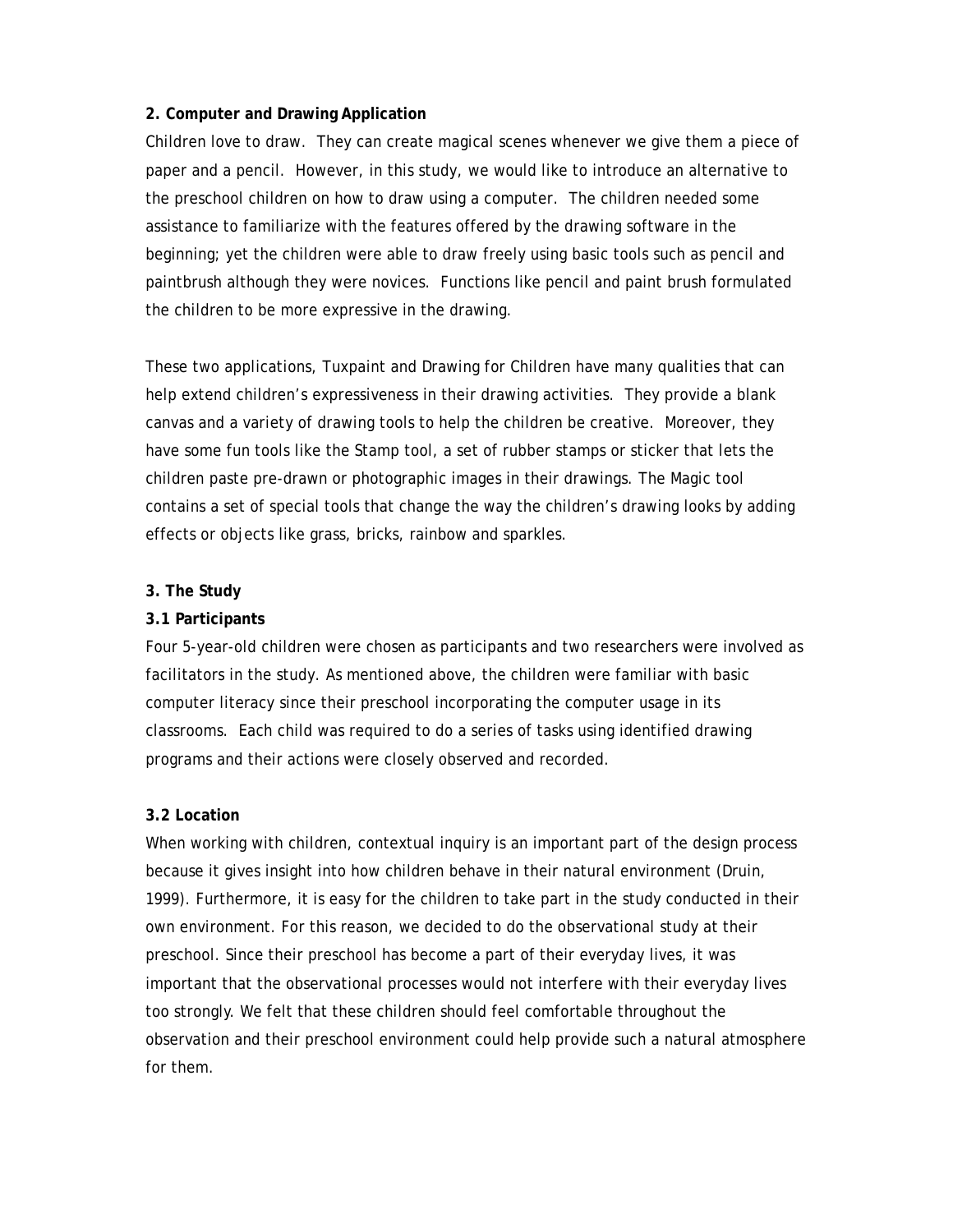# **3.3 Design of experiment**

To find out how these preschool children use the drawing applications, we conducted an observation with the children. The primary goal of the study was to find out whether the applications were usable for the children.

First, the researchers described the nature of the project to the children in the classroom. After that, each researcher escorted one child to a computer that was installed with the selected drawing application. Every effort was made to set the children at ease and they were asked about their experience using computer. During the experiment the researcher was standing behind the participant. Three series of tasks were given to the children: wrote their names, painted basic shapes and finally, painted any pictures they like. Tasks took approximately 30 minutes to complete. Each participant was individually asked to complete one sequence of fully assigned tasks. Children were encouraged to behave as normal as possible and to find out difficulties for themselves. Children in the group of 5 years old do not have enough direct experience and therefore needs to be guided during their explorations on the drawing application. Hints were given only when children were not able to make further independent progress.

We observed the children interacting with the selected drawing applications. They enjoyed experimenting with colors, different backgrounds, and various paint brushes. All interactions were logged for each participant; the children's attitudes and behavior, the problem encountered by them and their feedback including affective reaction such as gestures, facial expressions, amusement or dissatisfaction.

#### **4. Results**

Experiences related to the drawing process were gathered both from the perspective of the children and from the researchers. In terms of this study, from the children's point of view, the purpose was principally related to how they perceived their own skill in the drawing, and how they experienced the participation activities in general. From the researchers' perspective, it was examined how they felt the children's participation aided their work and affected their study.

From this study, we recorded a few interesting observations: firstly, how the children perceived the usability of a product. Secondly, how fun should be related to children experience in the context of usability and thirdly, how aesthetic experience affects children's interest or preference or decision.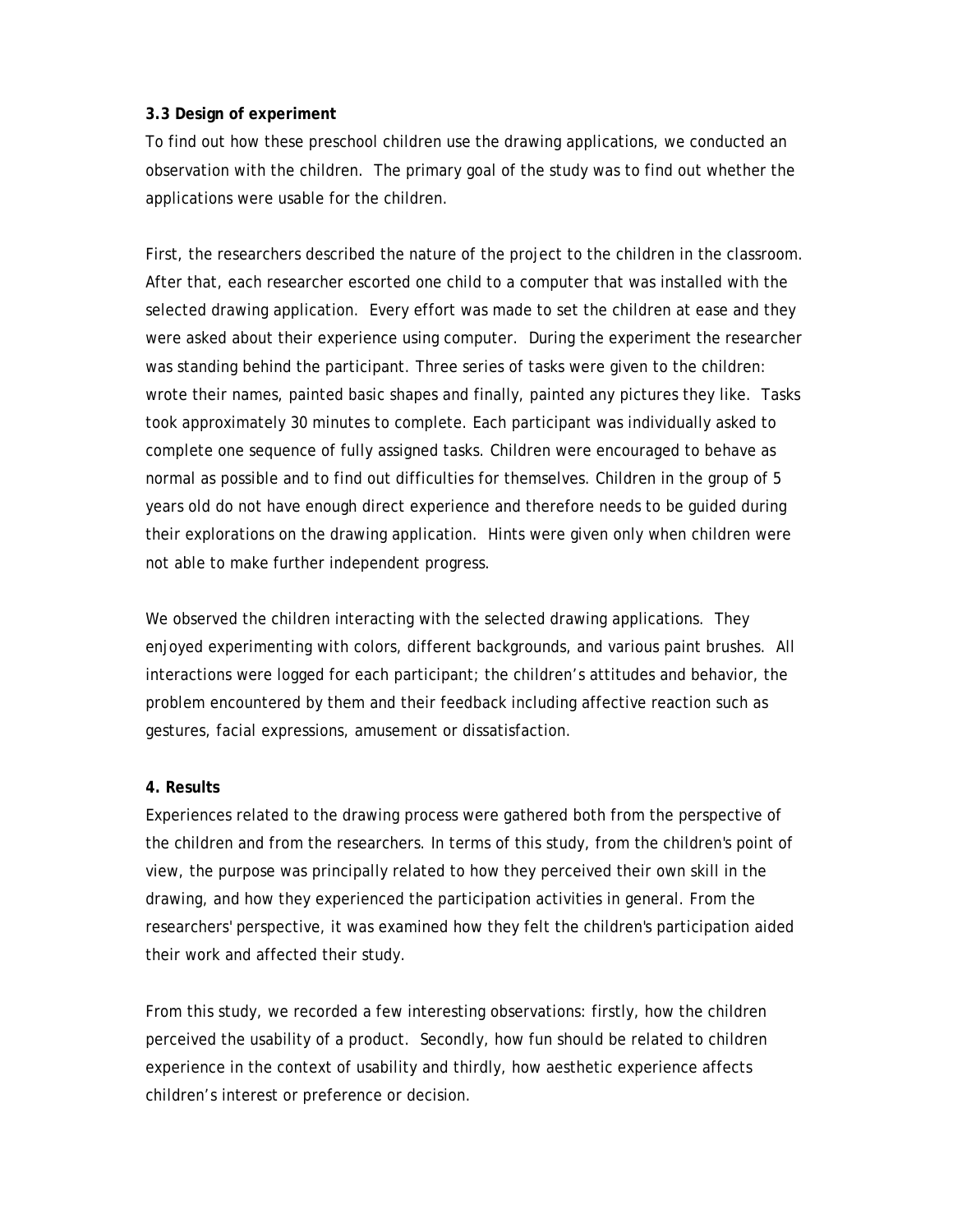#### **4.1 Perceived usefulness of product**

An interesting observation in the experiment was about how the children perceived the usability of a product. In the study of human-computer interaction (HCI), a usable product can be defined as a product that is easy to use and learn and supports the users do their work effectively and efficiently. The drawing applications were both easy to use and learn, and the children were able to draw pictures with them. Ease of use is a critical determinant of engagement, and can therefore be a key factor to determine whether a product is a success or not [Hanna et. al, 1999]. If the children cannot use the drawing application effectively, they certainly will not learn through the process of using it. [Bruckman and Bandlow, 2002].

# **4.2 Fun**

From this study, we also recorded another interesting observation: how fun should be related to children experience. Wiberg in his paper says, when discussing fun in the context of usability, the most closely related notion is user satisfaction. In this study, fun can interpreted as first, a result of ease of use and second, as features to be added on the user interface design. Both drawing applications have features that can make the drawing experience fun and interesting, for example, Magic and Stamp in Tuxpaint add special effects to the drawings thus making the drawing activities more fun.

In children's learning experience, fun is a very important factor and they learn from playing. In addition, in this study, we found that fun was further enhanced with the social interaction with other children. These children had more fun when they could do and share the drawings with their friends. Special effect features were seen merely as an added value to the children drawing experience.

Usability of a children's software application as defined by Hoysneimi et. al (2003) is that a child is able and willing to teach other children how to use it. In this experiment, one of the participants seemed to enjoy even more as his friend joined him during experiment. Children, as we observed, preferred to work with a friend rather than alone even though both drawing application is developed for single user. Our observation shows that the children were more adventurous, they were not afraid to try new features and more confident during the experiment. They explored more special features in the drawing application such as magic, special effect and stamping where fun element was established. They learned that drawing can be fun where they acquired more pictures and more effects from the special features that make their drawing more real. Eventually, the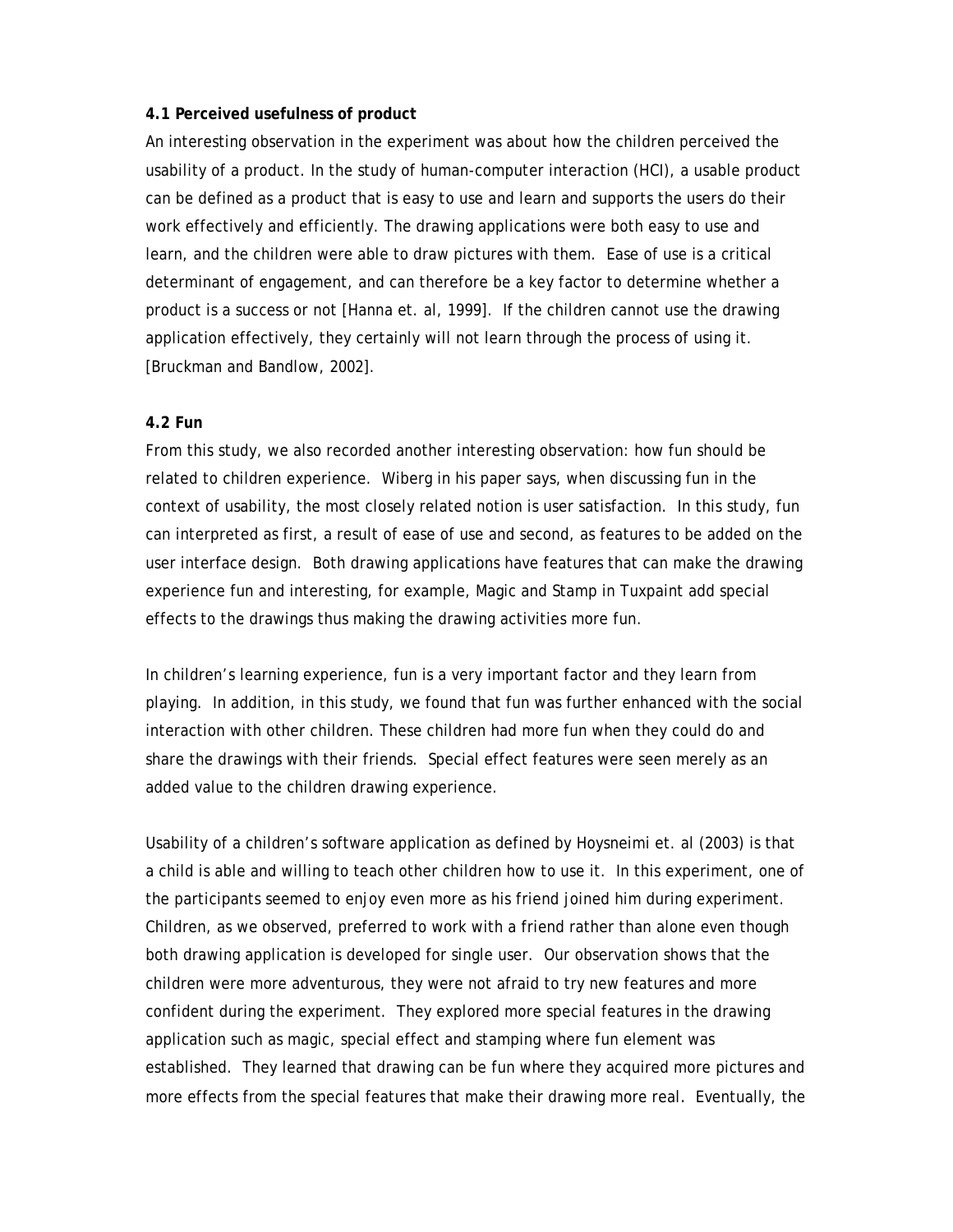children became more creative in conducting activities and there is a greater and more spontaneous peer teaching and helping when children were using computers (Clements and Nastasi 1992).

# **4.3 Aesthetics experience for children**

This study however found that *being aesthetically appealed* to these children is an important factor that influences their choice decision. *Tuxpaint* was perceived usable because Tuxpaint was more aesthetically appealed to the children than *Drawing for Children*. Tuxpaint has a cartoon figure, a penguin - a lovable character for children, that attracts the children's attention, thus, indirectly influencing the children's choice for the drawing application. For the children, it is about the physical design (in this case, the user interfaces) that appeals to them; and this factor overweighs the functions and features of the drawing applications. The children tend to choose the application that features characters they recognize from books or films. They clicked on the familiar icons, rather than on the unfamiliar ones.

#### **5. Conclusions**

This study shows that children experience should be fun; in this case, children love to see fun design which was appealed to them and children had fun when they were drawing with their friends, as well as fun drawing activity. Based on our study, social learning aspect should be highlighted by software designer for children's software to make the drawing activities more fun. We therefore propose that such drawing applications for children should support social learning activities so that the children's creativity can be more exploited and enriched. It is suggested that drawing software is no longer restricted to a single user; children can sit down and collaborate with their friends face to face in an entirely natural way. It can provide children with a social experience. Our research shows that children are more productive when they cooperate, therefore compared to a single child, a group of children may be able to do a task more efficiently and benefit more from the experience. Throughout this study, we strongly argue for a participation of peer interaction among children in the drawing activities, as we experienced that meaningful inputs and significant ideas from the children can be very beneficial to the interaction design and result in a better and more usable product for children.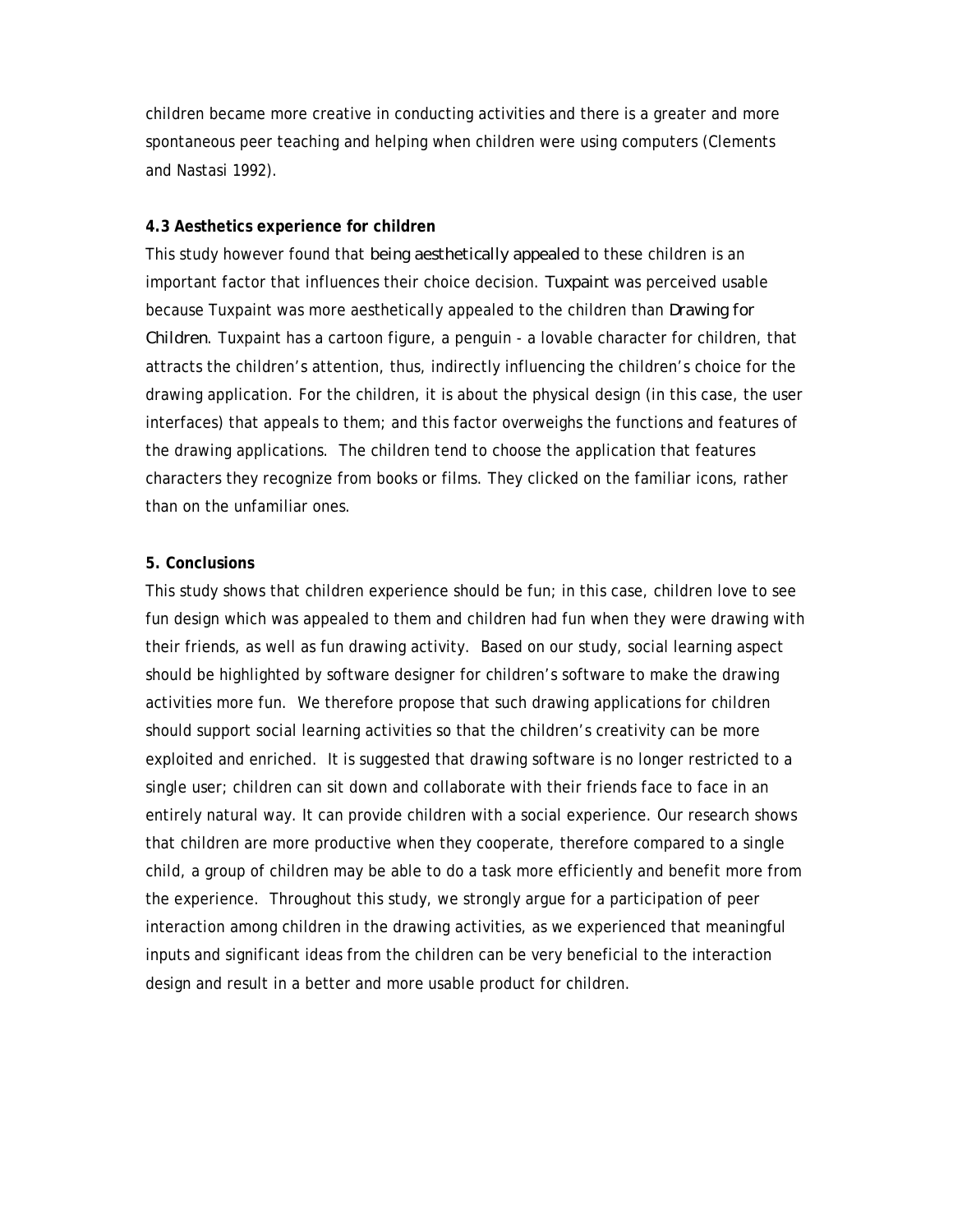#### **Acknowledgement**

The author would like to thank the preschool children and their teachers who participate in this study.

#### **References**

Ministry of Education (2003) National Preschool Curriculum. Malaysia.

Sivin-Kachala J and Bialo E. (2000) 2000 Research Report on the Effectiveness of Technology in Schools. 7th ed., Software and Information Industry Association, Washington, DC.

Clements, D. H. (1999) The effective use of computers with young children. Mathematics in the early years. COPLEY, J. (ed). Reston, VA., National Council of Teachers of Mathematics, pp 119-128.

Clements, D. H., Nastasi, B. K. and Swaminathan, S. (1993) Young children and computer: Crossroads and directions from research, Young Children, pp 56-64.

Finegan, C. and Austin, N. (2002) Developmentally appropriate technology for young children. Information Technology in Childhood Education Annual, pp 87-102.

Genishi, C., McCollum, P. & Strand, E. (1985) Research currents: the interactional richness of children's computer use, Language Arts*,* 62(5), pp 526-532.

Haugland, S. W. (1992) Effect of computer software on preschool children's developmental gains. Journal of Computing in Childhood Education, *3*(1), pp 15-30.

Haugland*,* S.W. (2000) Computers and Young Children [Online PDF]. Available at <http://ceep.crc.uiuc.edu/eecearchive/digests/2000/haugland00.pdf > [Accessed 1 August 2009]

Muller, A. A. and Perlmutter, M. (1985) Preschool Children's problem-solving interactions at computers and jigsaw puzzles. Journal of Applied Developmental Psychology 6: pp 173-186.

Wright, J.L., and Shade, D.D. (1994) Young Children: Active Learners in a Technological Age. National Association for the Education of Young Children, Washington, D.C.

Clements, D.H., 1995, Teaching creativity with computers. Educational Psychology Review, 7(2): pp 141–161.